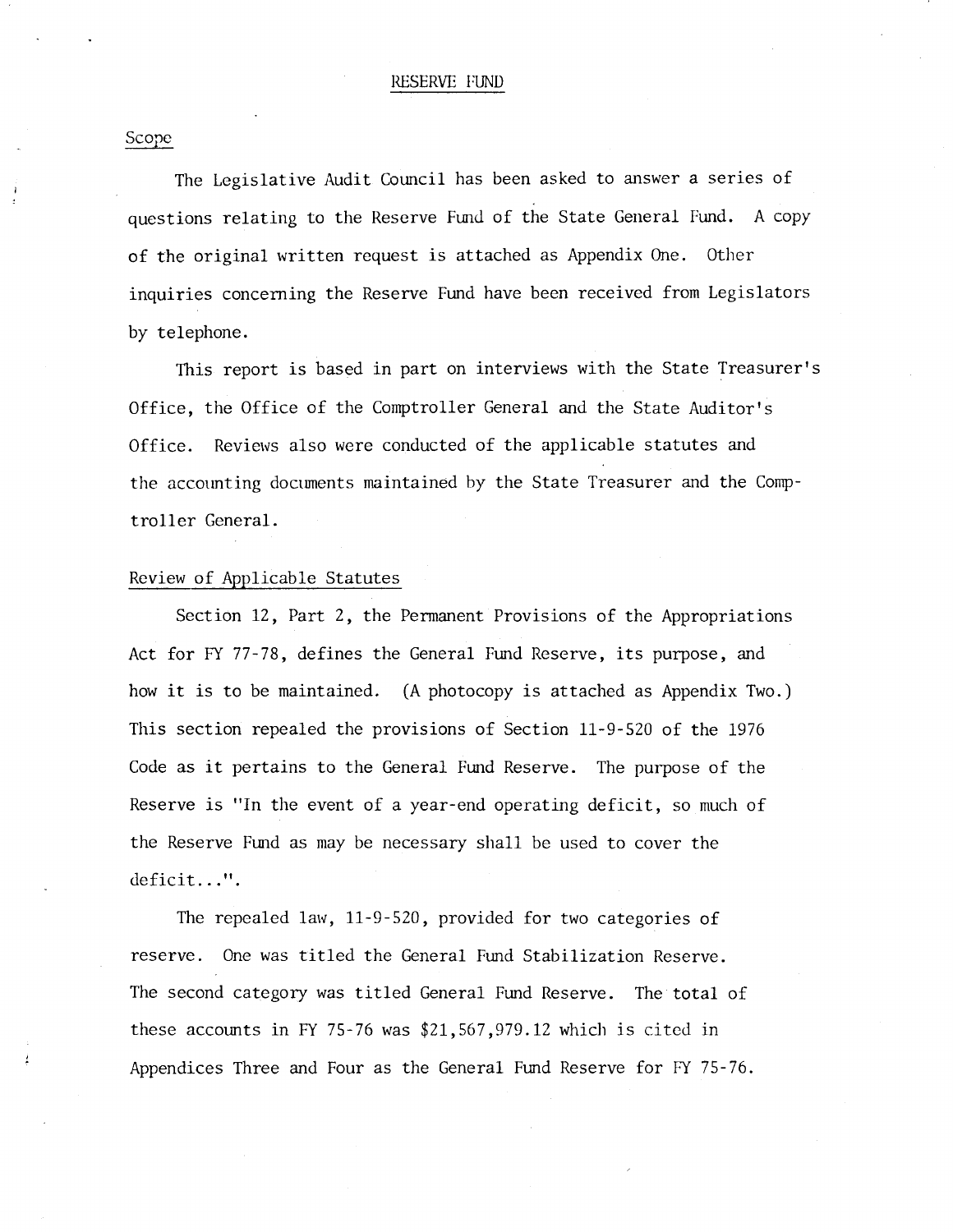1he State Treasurer's Office by law is responsible for the investment of State funds and ensuring that adequate funds are available to meet the various fiscal obligations incurred by the State. The Reserve Fund is defined as "5% of the General Fund Revenue of the latest completed fiscal year." In the event that monies must be taken from the Reserve Fund to cover a year-end deficit, the Act also contains provisions for restoring the balance to its intended 5% level.

### Management of The General Fund Reserve

The balance of the Reserve Fund is used by the Treasurer's Office as a restricted part of the Reserve Fund investment pool. Last year the cash balance of the Reserve Fund was placed into its own Restricted Account in order to keep a convenient detailed record of the volume of its earnings from its various investments. Investments from the Reserve Fund are made only in the Federal Government and Federal Government agencies. None of the Reserve Fund is allowed to be deposited in any bank or savings and loan institution.

The State Treasurer, however, does maintain monies in every banking institution in the State from the State's cash assets as part of the State's cash management program. Banks are required to provide collateral to the State for whatever amounts the State has deposited in a bank. All monies in the banks are in the form of interest bearing certificates except for the cash which is required to cover outstanding checks. The Treasurer's Office monitors the cash flow to ensure that cash money on deposit does not exceed the outstanding checks. No brokerage fees or other handling fees are charged to the State.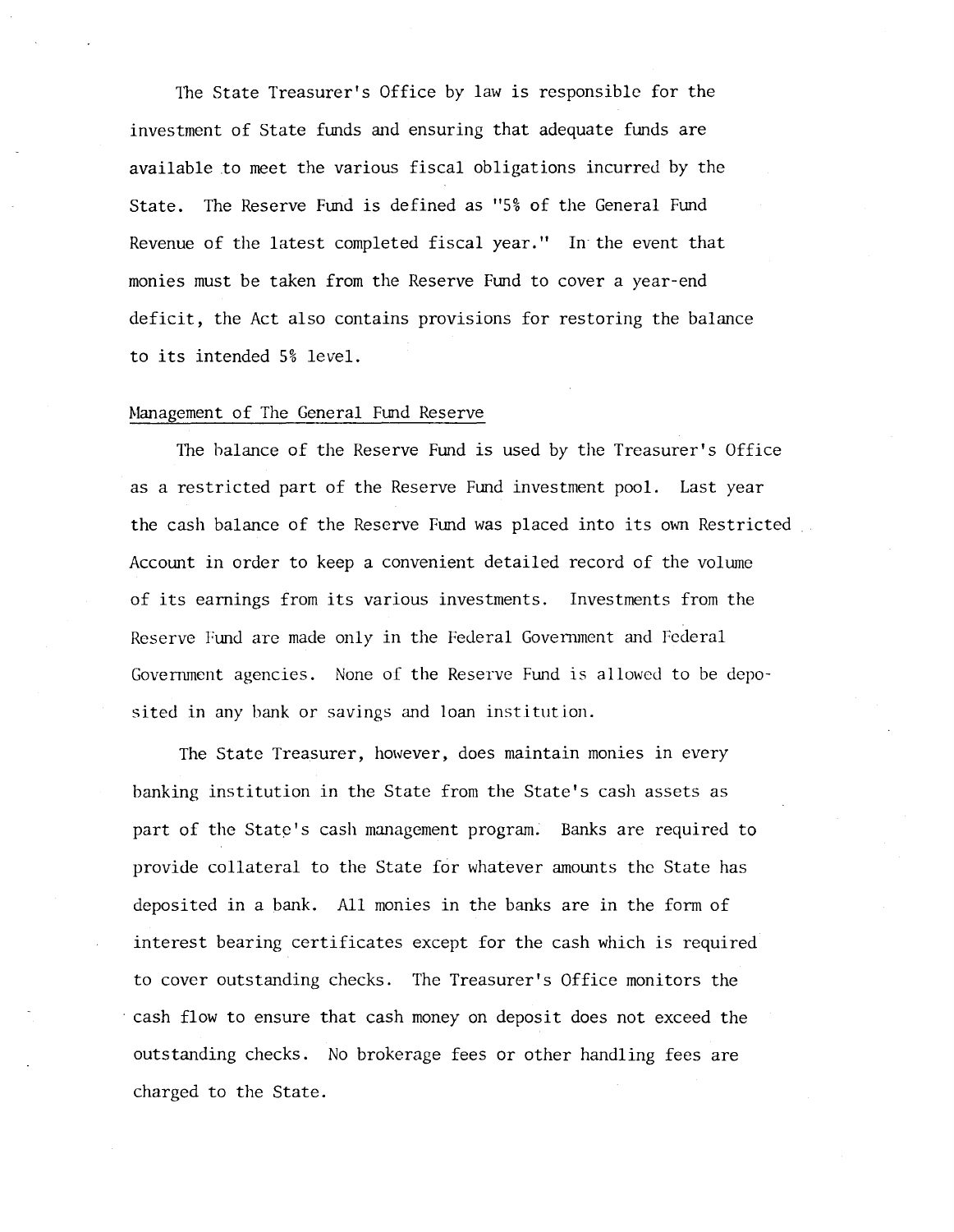The Treasurer's Office maintains a comprehensive cash management program for the State. A senior staff member serves as an investment officer who receives a daily report showing the status of the State's cash assets and liabilities in detail as of the close of the previous banking day. The first priority is to ensure that all of the current obligations are met from the General Fund's cash assets. If the cash assets on hand are not sufficient to meet that day's immediate obligations, the investment officer will sell selectively enough of the State's investment securities to meet the obligations. This daily activity allows the State to do what is called "over investing" or "playing the float." This is a standard practice among States and large organizations which have a large capital base and large cash flow. It is accomplished through a complex set of clearing accounts and agreements with banking institutions. A very simple hypothetical example will help to illustrate how this practice works. The State has \$10.00 invested. The State incurs a \$1.00 expense and must issue a check to cover that expense. On the State's "checkbook" we would then see a \$9.00 balance as of the date the check was written, assuming no deposits were made to the account. However, until the recipient of the check cashes it and the bank honors it, the State will still possess the \$10.00. If the State waits until the last possible minute to honor the check, it will have been able to keep the \$10.00 invested (and earning interest) although the State's "checkbook" shows a \$9.00 balance from the date of the encumbrance. The term "over investment" comes from the fact that of the \$9.00 balance shown on the books the State actually has \$10.00 invested. This then is considered as an "over investment" of 110%. On most days the State of South Carolina is able to maintain an over investment of  $104\%$  to  $108\%$ . Earnings from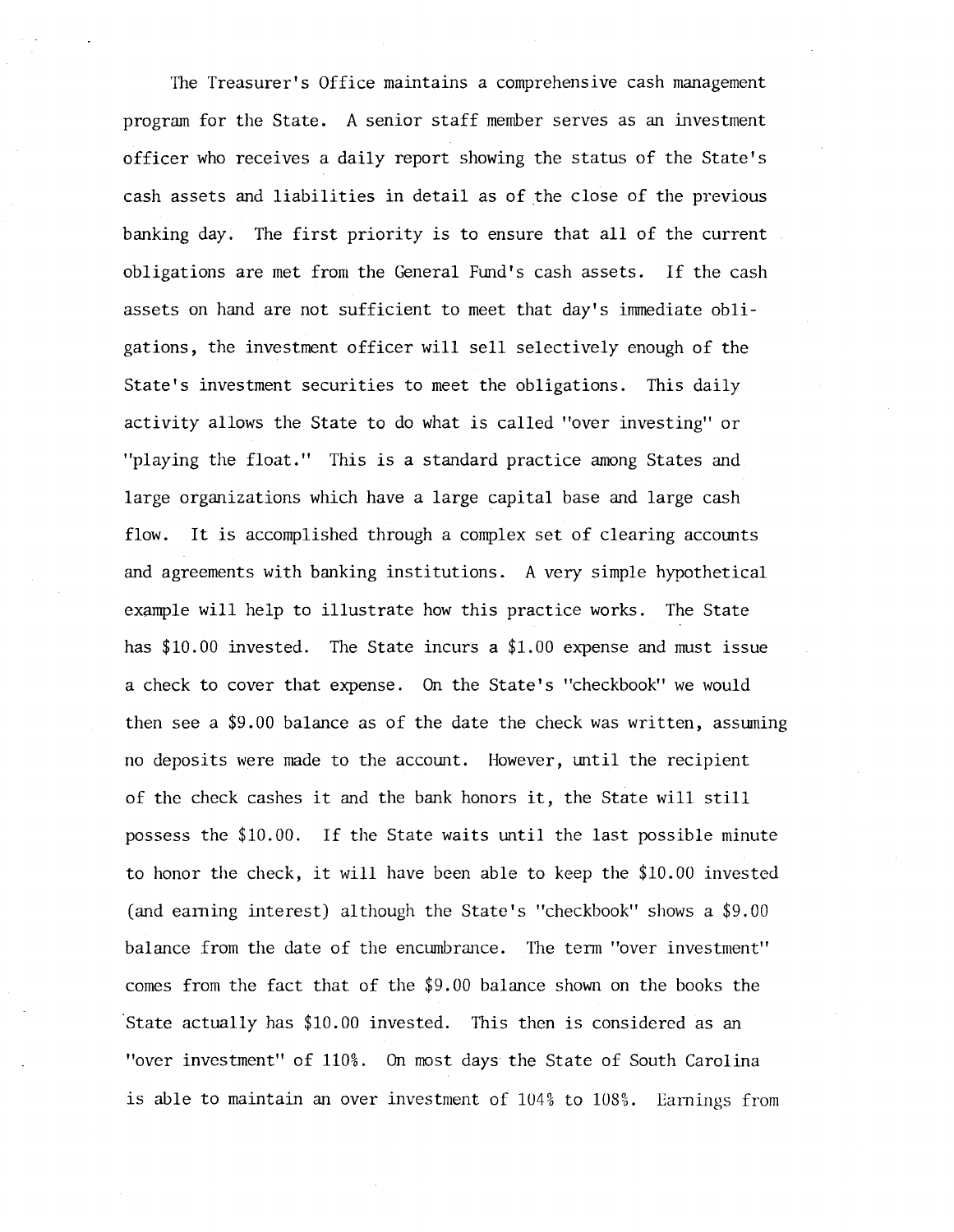its investments are approximately the fifth largest source of revenue for the State.

The Comptroller General maintains a set of books which is a duplicate of the Treasurer's records. The Comptroller General's Daily Trial Balance provides a convenient means of verifying the State's debits and credits and reviewing the reconciliation between the Comptroller General's books and the Treasurer's books.

The State Auditor conducts an annual audit of the State Treasurer's Office and its accounting and investment practices. In past years the State Auditor has not encountered any problems which required the issuance of a "management letter" to the Treasurer.

### Balances and Earnings of the General Fund Reserve

The General Fund Reserve for FY 78-79 is \$63,865,290.49. The projected earning on this amount, using a 7% estimating factor, is \$4,470,570.33. This estimate assumes that the current balance will remain constant. Appendix Three and Appendix Four contain histories of the General Fund, its earnings, and the earnings on the General Fund Reserve. According to a written statement from the State Treasurer in September, 1978, the General Fund Reserve was 5% of the previous year's revenues as is intended in the statute. In addition, the Treasurer showed for that date, that \$9,421,506.42 in excess of the Reserve was in surplus.

## Conclusion

The Audit Council was not asked to conduct a comprehensive management review of the operation of the Treasurer's Office. Instead, it has sought to achieve an understanding of the Treasurer's accounting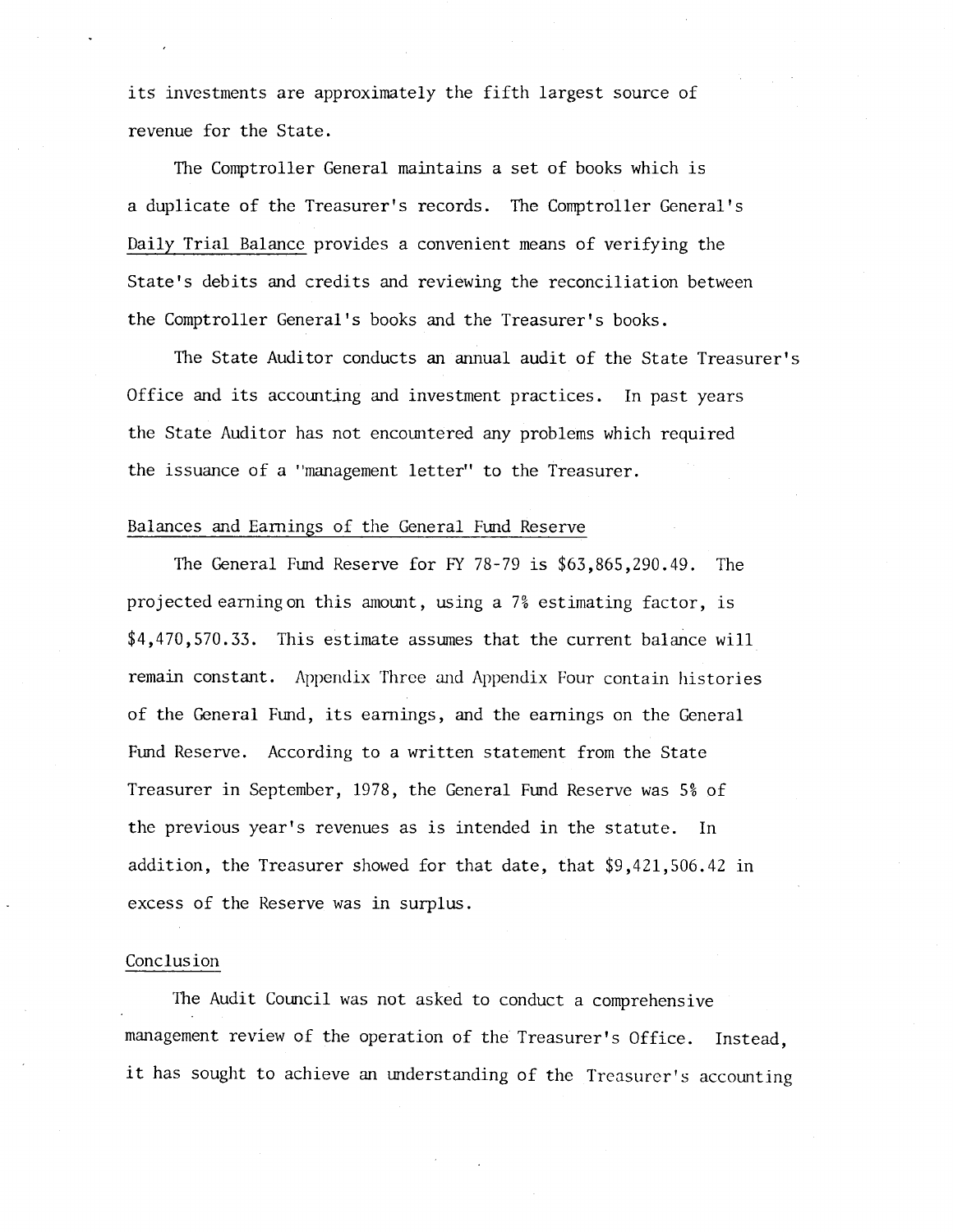and investment practices which would produce a knowledgeable response to the questions presented to the Council regarding the Reserve Fund. The accounting procedures and investment practices of the Treasurer's Office involving the General Fund and the General Fund Reserve appear from our inquiry to be maintained in accordance with generally accepted accounting and management practices.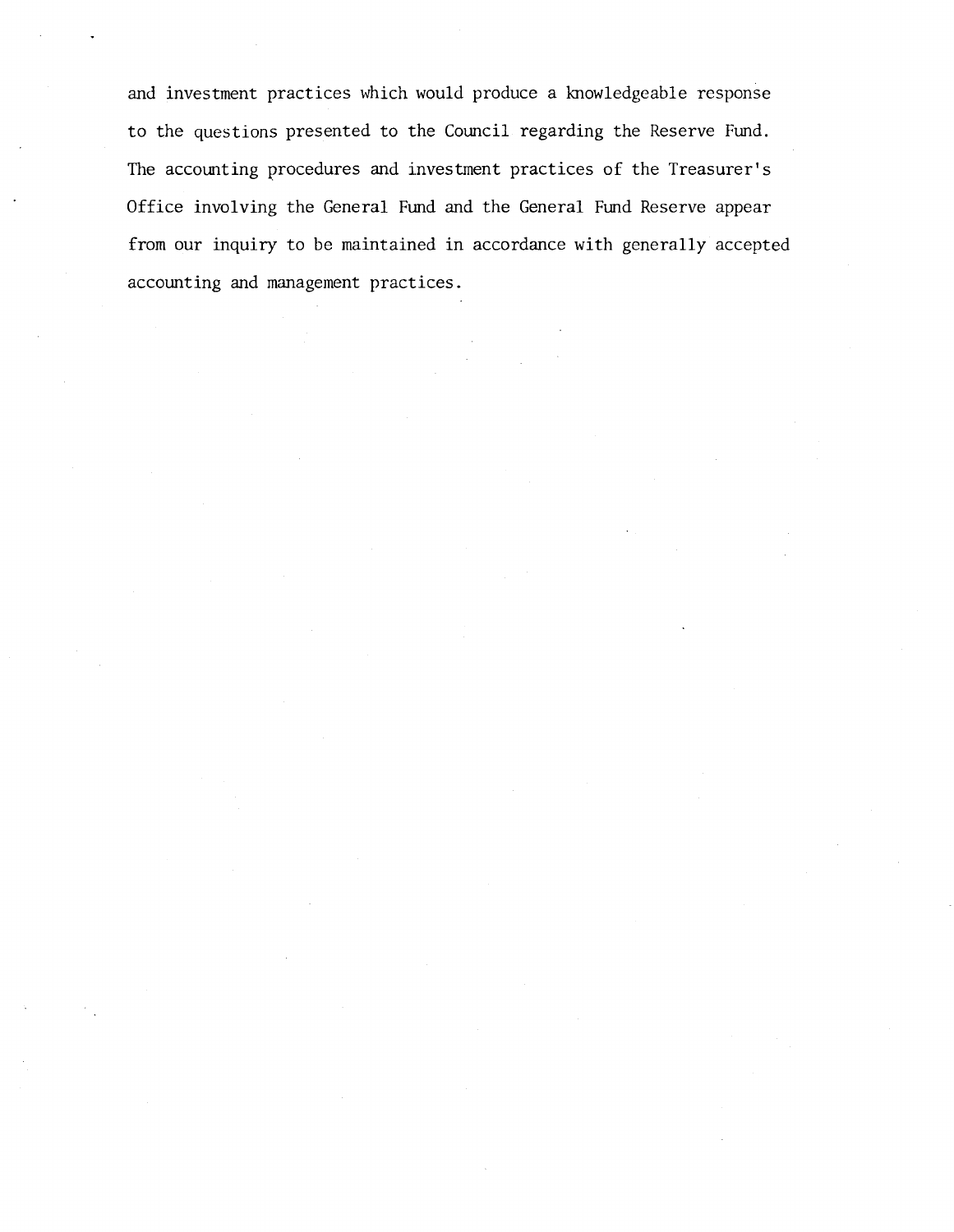APPENDIX ONE



# ~o4t.Q **Qtarolina Jlouse of iRepresentatiues**

P.O. BOX 11867 • COLUMBIA, S.C. 29211 • TELEPHONE 758·5240

August 9, 1978

Mr. Robert S. Small, Jr. Chairman Legislative Audit Council Bankers Trust Tower Columbia, South Carolina 29201

Dear Mr. Small:

During the 1978 session, the General Assembly passed a joint Resolution (S330, R833) calling for a Constitutional Amendment creating a State Reserve Fund to be submitted to the voters of this State at the next general election. This amendment would require a reserve fund "equal to five percent of the general fund revenue of the latest completed fiscal year.'' This fund may be used to offset future operating deficits but must be restored to, and maintain at, the five percent level following such expenditures.

Since 1975, South Carolina has employed a similar mechanism (the "General Fund Stabilization Reserve") to maintain a five percent reserve fund ''for the sole purpose of covering any unforeseen deficit that may occur in the General Fund at the end of a fiscal year." (S. C. Code 11-9-50) We would like you to examine the activities of this fund to determine:

- 1) How it has been used;
- 2) Where funds are deposited;
- 3) Earnings on these funds; and
- 4) Such other information as appropriate to this inquiry.

We would appreciate it greatly if this request could be considered at your earliest convenience. Thank you.

Rep Ret Rep. Rep renc

Stevenson Rep. Nancy

Sincerely,

Ret larrief:H. Ralph King Anderson  $\overline{\text{Re}}$ . Ret G John-Rep.

Tom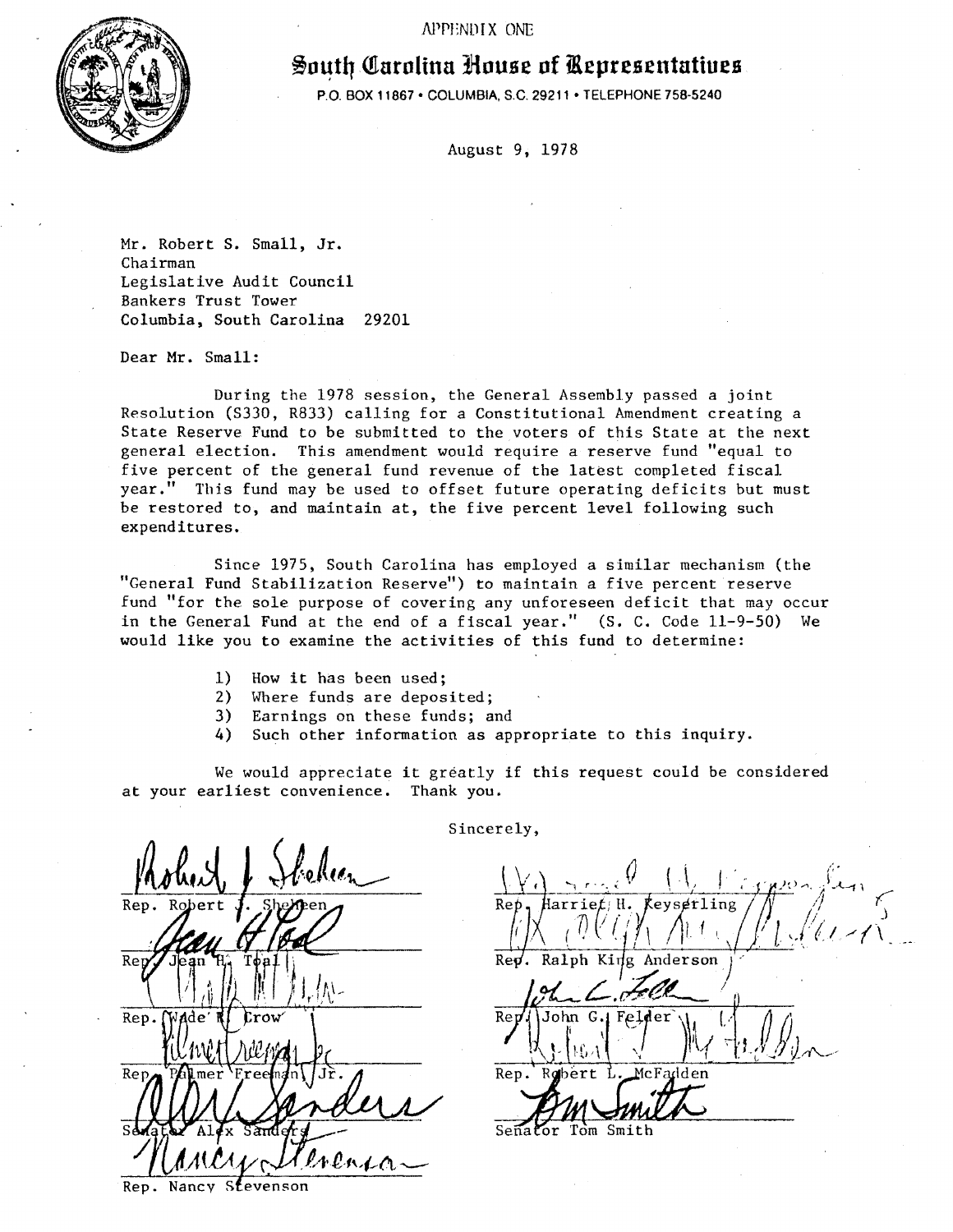the entire expense of operating the Consumer Finance Division of the Board of Financial Institutions for the period ending on the last day of the current calendar year. Such fee shall be computed on the outstanding loan balance of the applicant for license at the end of the last previous calendar year.

#### **SECTION 10**

To Modify Provisions Pertaining to Duration and Annual Fees of Licenses Issued Under the Consumer Finance Law

Amend Act 686 of 1976 by striking Section 59.

#### **SECTION 11**

Allocation of Funds by State Department of Social Services

Section 71-16, Code of Laws of S. C., 1962, is hereby amended by striking the entire section.

#### SECTION 12

#### Limitations on Annual Appropriations

The General Assembly recognizes (1) that uncertainties of the future will always make it impossible to accurately project revenues upon which appropriations are made: (2) that fluctuations in economic conditions are difficult to anticipate to the extent necessary to avoid financing problems; (3) that in the interest of stability and financial prudence, some control and limit be imposed upon the appropriations process that will insure and secure a reserve fund as provided for herein. The limitations upon the appropriations process as herein provided are intended to express the intent of the General Assembly to stabilize the budgetary process and prevent year-end deficits.

The Budget and Control Board, Ways and Means Committee and Senate Finance Committee shall each year make and adopt the annual official revenue estimates not later than November 15, upon which the annual operating budget is proposed and approved. The revenue estimates shall be made in accordance with accepted economic and revenue forecasting methods and to the extent possible shall be accurate and realistic. In the event of changes in economic conditions by January 15 that will alter General Fund Revenue estimates, a new General Fund Revenue estimate may be adopted not later than January 17 by the Board and Committees as provided herein

220

The Budget and Control Board shall not exceed 95% of the annual official revenue estimates in making its proposed annual General Fund Operating Budget to the General Assembly. The General Assembly shall not approve an annual General Fund Operating budget in excess of 95% of the annual official revenue estimates. Funds accumulating in excess of the annual operating expenditures shall be transferred to the General Fund Reserve and such transfer shall continue to be made in succeeding fiscal years until the accumulated total in this reserve reaches an amount equal to five percent  $(5\%)$  of the General Fund Revenue of the latest completed fiscal year.

In the event of a year-end operating deficit, so much of the Reserve Fund as may be necessary shall be used to cover the deficit; and the amount so applied shall be restored to the Reserve Fund out of future revenues and surpluses as herein provided until the five percent  $(5\%)$ maximum is again reached and actually maintained.

The 95% appropriations limitation shall apply annually so that 5% of the General Fund Revenue of the latest completed fiscal year is maintained and actually on hand. Each year after this requirement is met. recommendations and appropriations may be made in excess of 95% of the annual approved revenue estimates, but not in excess of 100% of such estimates; Provided, However, That for the fiscal year 1978-79, recommendations and appropriations may be made up to 99% of the annual official revenue estimates, and for 1979-80 and 1980-81 recommendations and appropriations may be made up to  $98\%$  of the annual official revenue estimates.

In the event of a year-end surplus accumulating in excess of  $5\%$ as herein provided, such surplus in excess of the 5% Reserve Fund shall be held and may be transferred to the Reserve Fund by the General Assembly or shall be appropriated by the General Assembly in the following priority order: (1) for capital improvements or other nonrecurring purposes: (2) for purposes for which bonds have been previously authorized but not yet issued, so as to eliminate the necessity of incurring such indebtedness; and (3) for such other purposes as are not directly related to recurring costs of the State Governument.

Section 6, Part II, Act No. 237, 1975 Acts and Joint Resolutions and Sections 1-781, 1-782, 1-783, and 21-293 of the Code, as amended, relating to the disposition of surplus funds are hereby repealed.

 $\mathcal{L}(\mathcal{K})$  and  $\mathcal{K}(\mathcal{K})$  and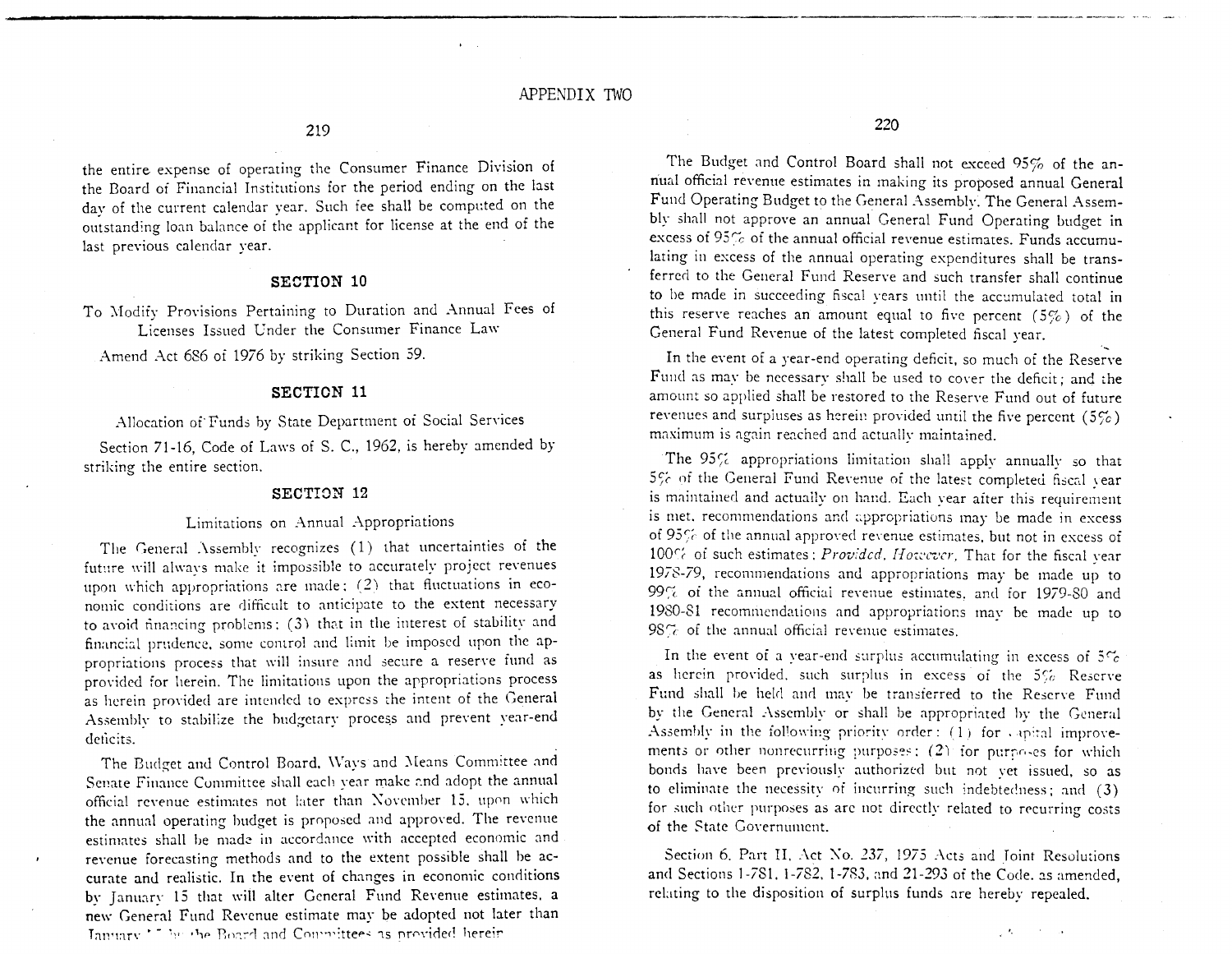## APPENDIX THREE

STATE TREASURER'S OFFICE GENERAL FUND RESERVE EARNINGS FOR THE FISCAL YEARS INDICATED

| FISCAL YEAR | GENERAL FUND RESERVE | EARNINGS ON<br><b>RESERVE</b><br>$-0-$ |  |
|-------------|----------------------|----------------------------------------|--|
| 1978-79     | \$63,865,290.49      |                                        |  |
| $1977 - 78$ | 21,061,440.75        | \$1,145,321.15                         |  |
| 1976-77     | $-0-$                | $-0-$                                  |  |
| 1975–76     | 21,567,979.12        | 1,952,764.83                           |  |

Source: South Carolina State Treasurer